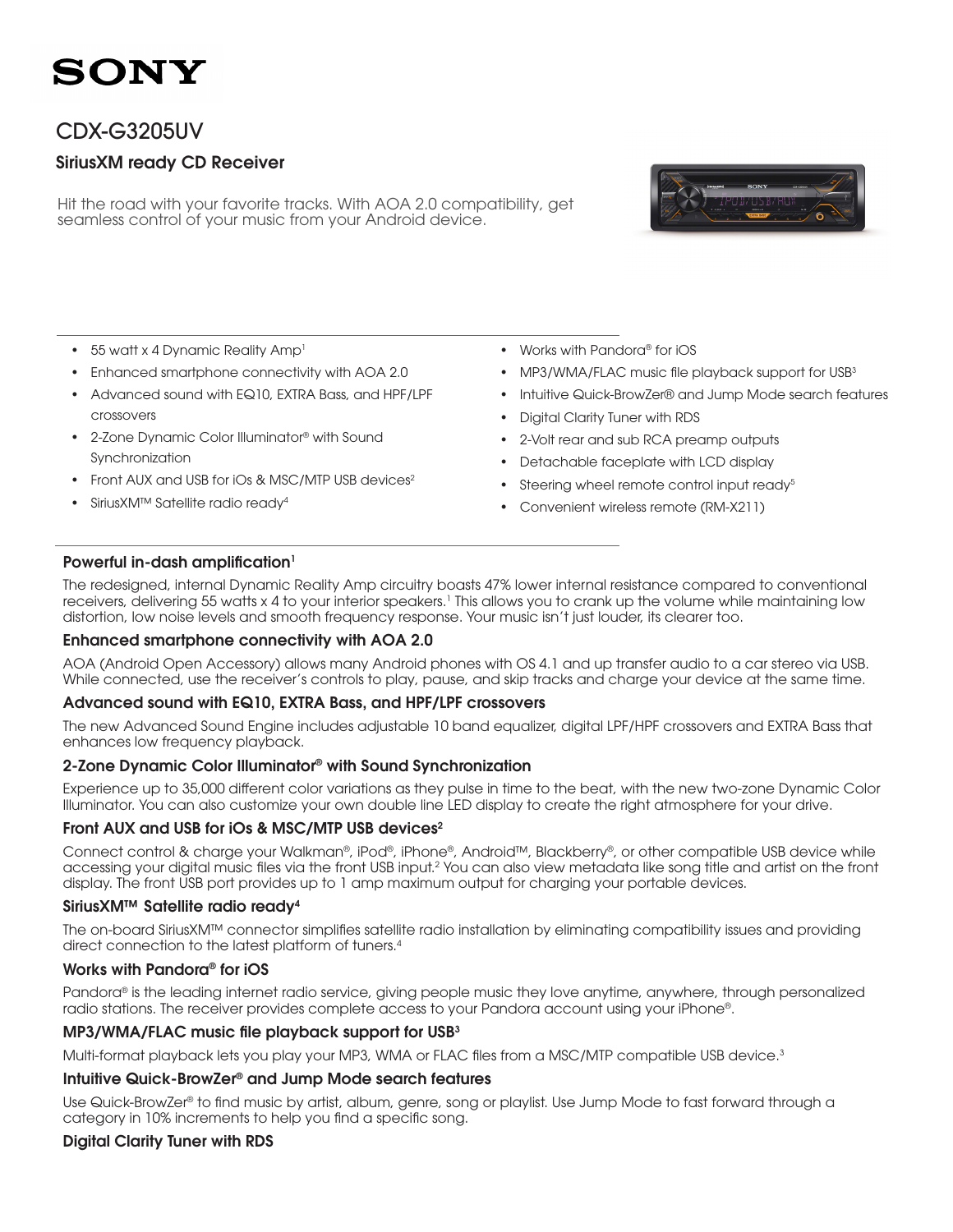# SONY

The Digital Clarity Tuner delivers industry leading signal to noise ratios, lower interference, better multipath rejection and better stereo separation. The RDS feature displays broadcast information when listening to compatible AM/FM stations.

#### 2-Volt rear and sub RCA preamp outputs

When you're ready to expand your system, the receiver delivers 2 volt RCA pre-amp outputs for external front, rear and subwoofer amplifiers. The adjustable subwoofer level control also lets you dial in the bass when you're ready to pump it up.

#### Detachable faceplate with LCD display

The easy-to-read LCD display shows source and call information, clock, station ID and track data when playing back digital files from CD, streaming audio or external USB devices. Front auxiliary input lets you connect almost any portable audio device to your car's sound system

#### Steering wheel control ready input<sup>5</sup>

This receiver is compatible with aftermarket remote control adapters designed to utilize the vehicles existing, primary radio controls directly from the steering wheel.<sup>5</sup> The 1/8" rear panel mounted remote input jack allows for simple connectivity.

#### Configurable steering wheel remote control input ready

Retain factory steering wheel controls without an adapter. (RC-SR1 required).

#### Convenient wireless remote included

Control your receiver with the included wireless card remote (RM-X211).

#### **Specifications**

| Amp & General Feature                               |                              | <b>Display Device</b>                           | LCD (with Acryl)                              |
|-----------------------------------------------------|------------------------------|-------------------------------------------------|-----------------------------------------------|
| Aux-In                                              | Front                        | (LCD/FL/OEL/TFT)                                |                                               |
| <b>Balance</b>                                      | Yes                          | Key Illumination                                | Variable (2-Zone)                             |
| EQ                                                  | Yes $(EQ10)$                 | <b>USB Shutter</b>                              | Yes                                           |
| Fader                                               | Yes                          |                                                 | <b>USB Mass Strage Device Control Feature</b> |
| <b>High Pass Filter</b>                             | Yes (80/ 100/ 120)           | CODEC (for USB)                                 | MP3, WMA, FLAC                                |
| <b>Low Pass Filter</b>                              | Yes (80/ 100/ 120)           | Jump Mode                                       | Yes                                           |
| <b>Output Power</b><br>(4ohm, 1kHz, 16V)            | 55W (max.)                   | List Browsing<br>(Folders/Files)                | Yes                                           |
| (W)                                                 |                              | Pause                                           | Yes                                           |
| Pre Out                                             | Rear, Sub                    | Repeat                                          | All/Track/Album                               |
| Sirius/XM                                           | Yes                          | <b>Resume Play</b>                              | Yes                                           |
| Connector                                           |                              | Shuffle                                         | Off/ Album/ Device                            |
| Sub Out                                             | Yes                          | <b>Maximum Current</b>                          | 1A                                            |
| Sub Woofer adjust<br>(LEVEL)                        | Yes                          | General                                         |                                               |
| <b>Subwoofer Direct</b><br>Connection               | Yes (Easy)                   | Maximum output<br>power (4ohm,<br>1kHz, 16V)(W) | 55                                            |
| <b>Sub Woofer Phase</b>                             | Yes                          | Preout impedance                                |                                               |
| <b>USB</b>                                          | Front                        | (ohms)                                          | 680                                           |
| <b>AUX in Feature</b>                               |                              | Preout output<br>level(V)                       | 2                                             |
| Level Adjustment                                    | $-8dB - +18dB$               | Weight (kg)                                     | 1.2                                           |
| <b>Display Panel</b>                                |                              | <b>iPod Control Feature</b>                     |                                               |
| Auto off mode                                       | Yes                          |                                                 |                                               |
| <b>Dimmer Adjust</b>                                | Yes (On /Off / Clock)        | CODEC (for iPod)                                | Depend on iPod                                |
| Key Illumination<br>Initial                         | Rainbow                      | Pandora Link (USB)<br>Pause                     | Yes<br>Yes                                    |
| Sound and Color                                     |                              | Repeat                                          | All, Track                                    |
| Synchronization                                     | Yes                          | <b>Resume Play</b>                              | Yes                                           |
| Panel Design                                        |                              | Shuffle                                         | Off, Track                                    |
| Display color<br>(Color Variation/<br>Nega or Posi) | <b>Black color/ Negative</b> | USB-capable                                     |                                               |